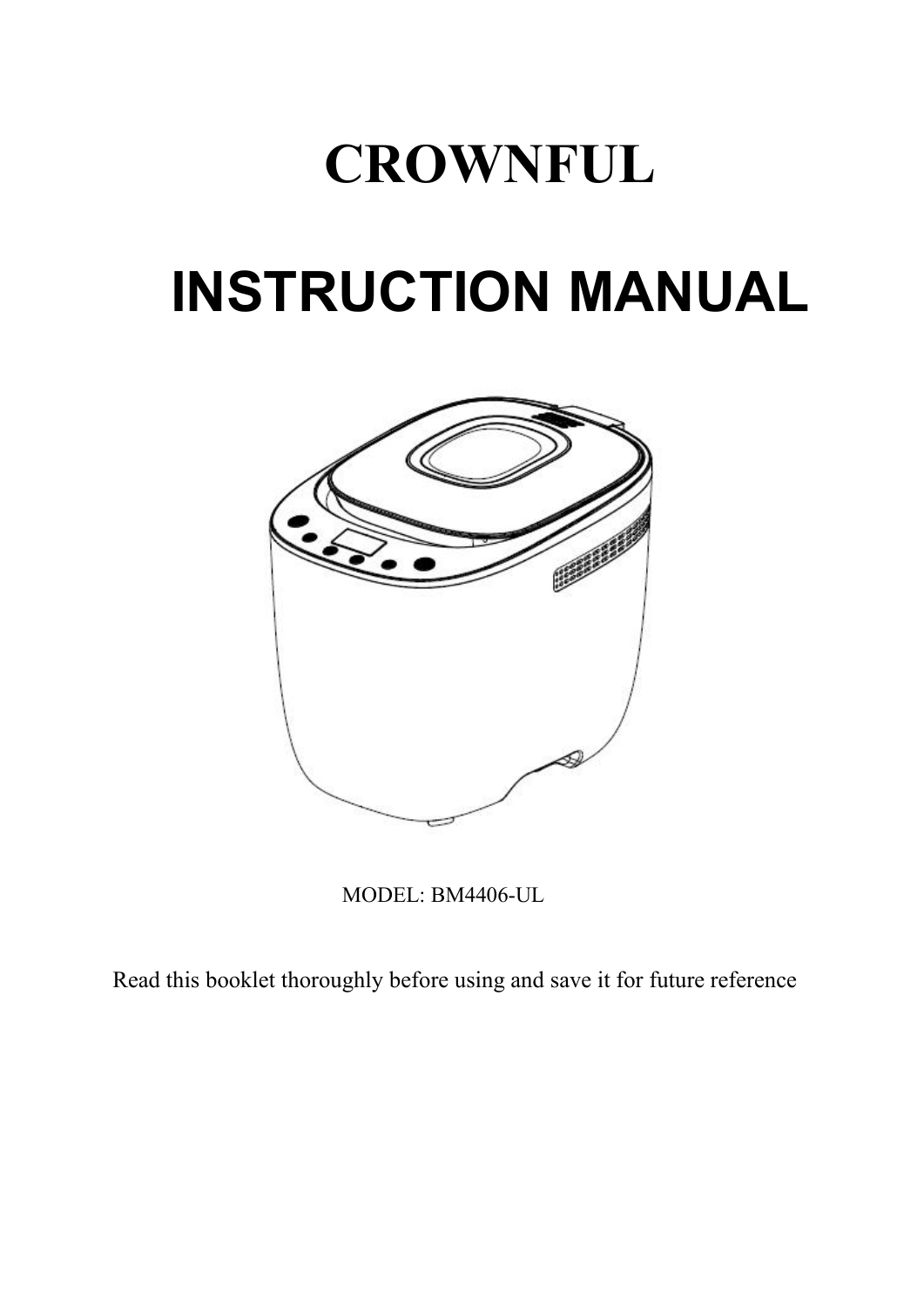# **IMPORTANT SAFETY PRECAUTIONS**:

Before using the electrical appliance, the following basic precautions should always be followed:

1. Please read the instruction carefully before use.

2. Confirm whether the voltage range used is consistent with that on the nameplate, and ensure that the socket is well grounded.

3. When not in use or before cleaning, you must turn off the toaster, and then unplug the power plug.

4. Do not touch hot surfaces. Use handles or knobs.

5. To protect against electric shock do not immerse cord, plugs, or housing in water or other liquid.

6. Unplug from outlet when not in use, before putting on or taking off parts, and before cleaning.

7. Do not let the cord hang over the edge of table or hot surfaces.

8. Using other accessory attachments that are not recommended by the appliance manufacturer may cause injuries.

9. Children should be supervised to ensure that they do not play with the appliance.

10. Do not place on or near a hot gas or electric burner, or in a heated oven.

11. Do not touch any moving or spinning parts of the machine when baking.

12. Never switch on the appliance without properly placing the bread pan filled with ingredients.

13. Do not knock the surface or edge off of the bread bucket to avoid damage.

14. Sheets of metal or other conductive material are not allowed to be inserted into the toaster to prevent fire or short circuit.

15. The heat and steam generated during the baking process need to be continuously expelled. Towels or other objects should never be used to cover the chartered aircraft to avoid fire.

16. Do not operate the appliance for other than its intended use.

17. Do not use outdoors.

18. Please keep the instruction manual.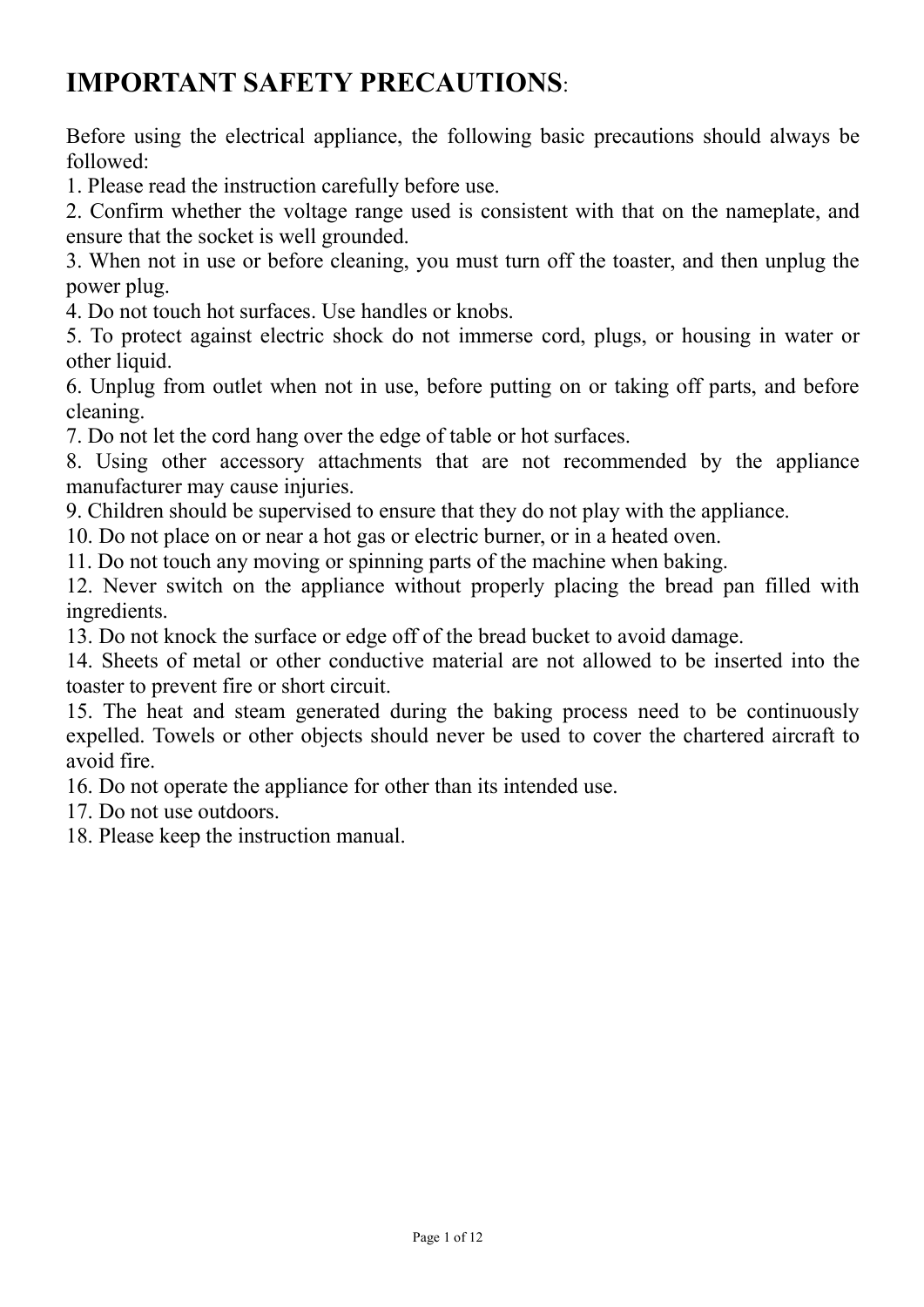# **Know your bread maker**

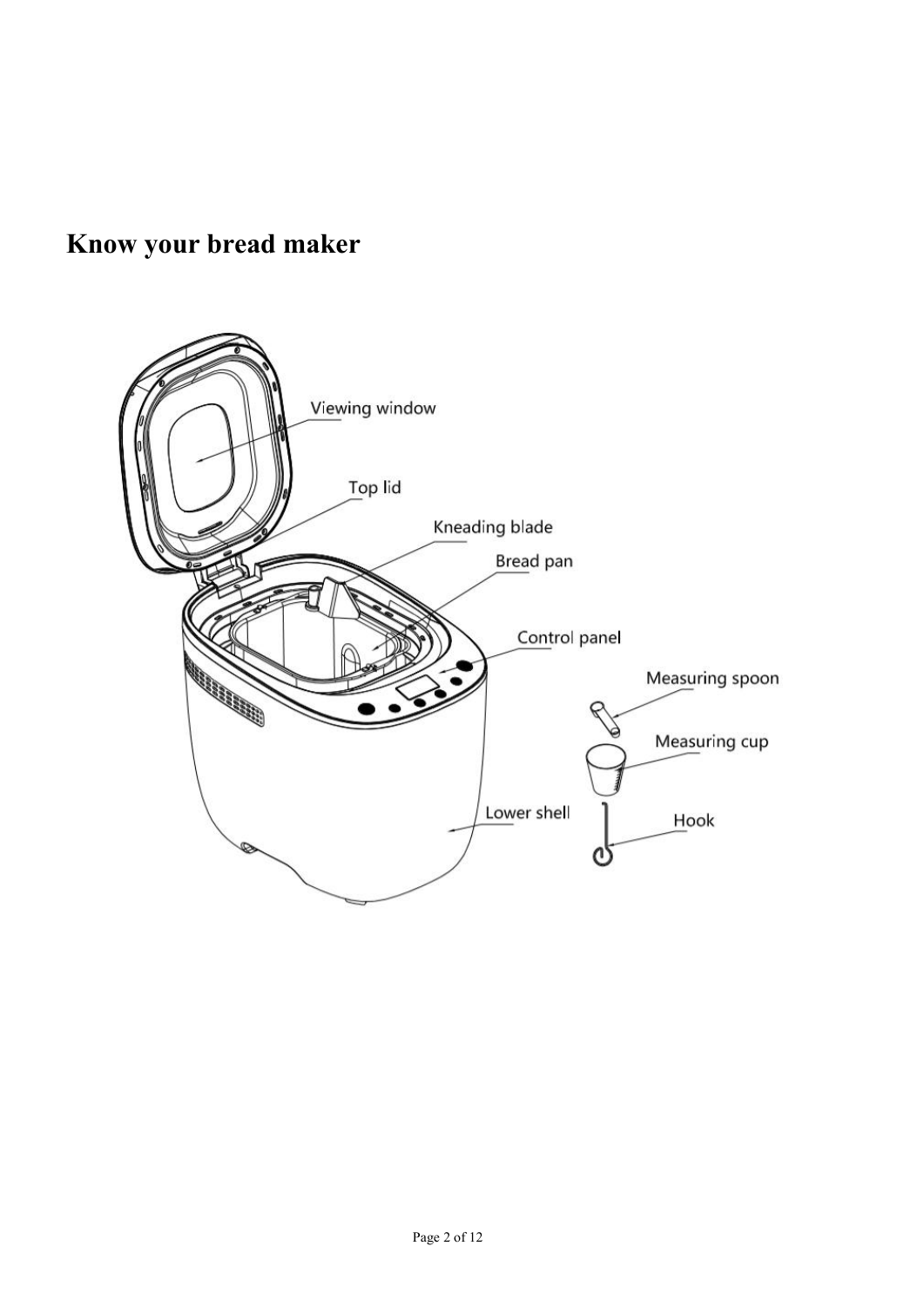

### **Function Introduction**

- 
- 
- 3. Whole Wheat 4. Quick
- 
- 
- 6. Dough
- 1. Basic 7. Gluten Free<br>
2. French 8. Cake 2. French 8. Cake<br>
3. Whole Wheat 9. Sandwich
	-
- 4. Quick 10. Butter Milk<br>5. Sweet 11. Kneading
	- 11. Kneading<br>12. Bake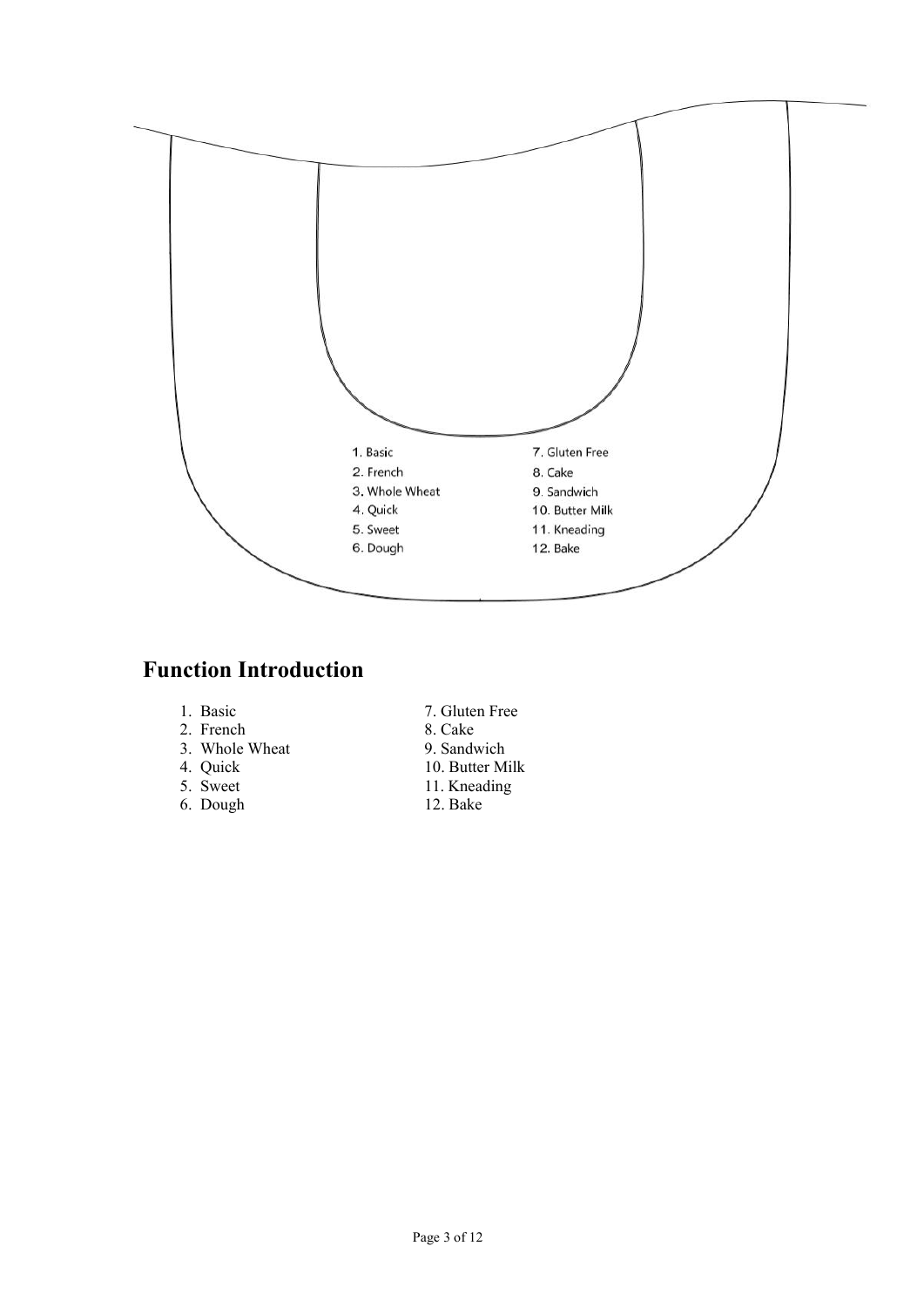

### **AFTER POWER-UP**

As soon as the bread maker is plugged in the power supply a beep will be heard and "3:00" will appear in the display after a short time. But the two dots between the "3" and "00" don't flash constantly. The arrow points to **2.0LB** and **MEDIUM**. This is the default setting.

### **: START / STOP**

For starting and stopping the selected baking program.

To start a program, press the "**START/STOP**" button once. A short beep will be heard and the two dots in the time display begins to flash, that means the program starts. Any other button is deactivated except the "**START/STOP**" button after a program has begun.

To stop the program, press the "**START/STOP**" button for approx. 3 seconds until a beep confirms that the program has been switched off. This feature will help to prevent any unintentional disruption to the operation of the program.



It is used to set different programs. Each time it is pressed (accompanied by a short beep) it will show the different programs. Press the button continuously to show the 12 menus on the LCD display. Select your desired program. The functions of 12 menus will be explained below.

- 1. **Basic**: kneading, rise and baking normal bread. You may also add ingredients to add flavor.
- 2. **French**: kneading, rise and baking with a longer rise time. The bread baked in this menu usually will have a crispier crust and light texture.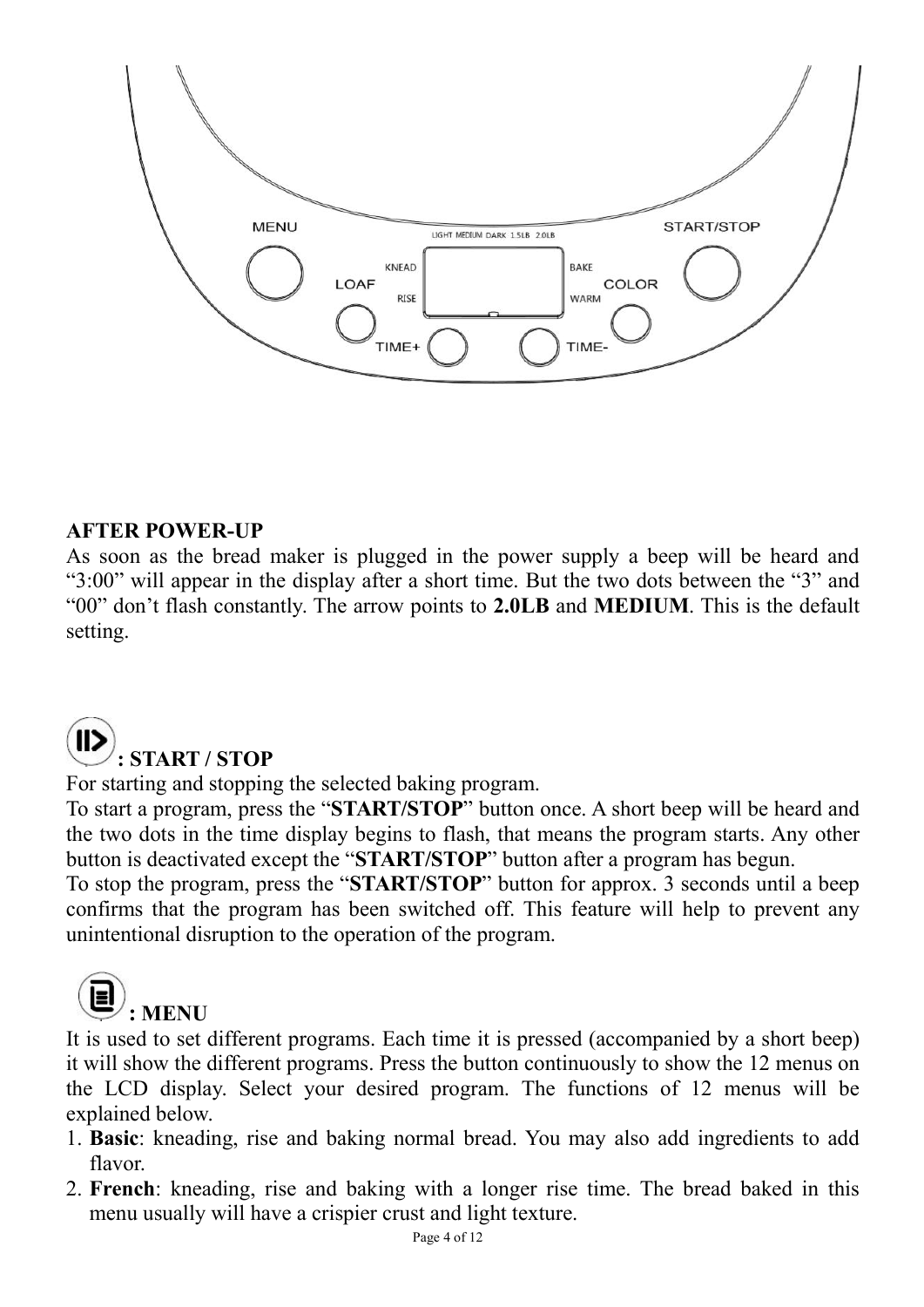- 3. **Whole wheat**: kneading, rise and baking of whole wheat bread. This setting has longer preheat time to allow the grain to absorb the water and expand. It is not advisable to use the delay function as this can produce poor results.
- 4. **Quick**: kneading, rise and baking loaf with baking soda or baking powder. Bread baked on this setting is usually smallerwith a dense texture.
- 5. **Sweet**: kneading, rise and baking the sweet bread. For baking crispy and sweet bread.
- 6. **Dough**: kneading and rise, but without baking. Remove the dough and shape it to make bread rolls, pizza, steamed bread, and more.
- 7. **Gluten Free**: kneading, rise and baking of Gluten Free bread. This setting has longer preheat time to allow the grain to absorb the water and expand. It is not advisable to use the delay function as this can produce poor results.
- 8. **Cake**: kneading, rise and baking, rise with soda or baking powder.
- 9. **Sandwich**: kneading, rise and baking sandwich. For baking light texture bread with a thinner crust. (This menu is just baking loaf bread which the texture is sandwich. After finished the bread, you can cut it into sliced bread. And then you can put sauce, vegetable, deli meat, sausage patties or anything what you like between the bread layers) etable, deli meat, sausage patties or anything<br>
res)<br> **ter Milk:** kneading, rise and baking butter milk<br> **ce:** only baking, no kneading and rise. Also u<br>
cted settings<br> **:** COLOR<br>
ne button you can select a LIGHT, MEDIUM<br>
- 10.**Butter Milk:** kneading, rise and baking butter milk bread. You can add butter and milk.
- 11. **Bake**: only baking, no kneading and rise. Also used to increase the baking time on selected settings

# **: COLOR**

With the button you can select a LIGHT, MEDIUM or DARK color for the crust. Press this button to select your desired color. Press this button to select the Loaf size of the bread. Please note the total operation time<br>
The Collor Suiter Milk: kneading, rise and baking butter milk bread. You can add butter and milk.<br>
(a) : COLOR<br>
With the button 10. **Butter Milk:** kneading, rise and baking butter milk bread. You c<br>
11. **Bake:** only baking, no kneading and rise. Also used to increase<br>
selected settings<br>  $\bullet$ <br>  $\cdot$  **COLOR**<br>
With the button you can select a **LIGHT**,

Note: For Preset "Cake" with default size, and can't select the size with Loaf button.

# **: DELAY (TIME +** or **TIME -**)

If you don't want the appliance to start working immediately you can use this button to set the delay time.

You must decide how long it will be before your bread is ready by pressing the "**TIME +**"or "**TIME -**". Please note the delay time should include the baking time of program. That is, at the completion of the delay time, a hot bread can be served. At first the program and degree of browning must be selected, then press "**TIME+**" or "**TIME-**" to increase or decrease the delay time at the increment of 10 minutes. The maximum delay time is 13 hours.

**Example**: The current time is 8:30p.m. You would like your bread to be ready the next morning at 7 o'clock, i.e. in 10 hours and 30 minutes. What you need to do is, select your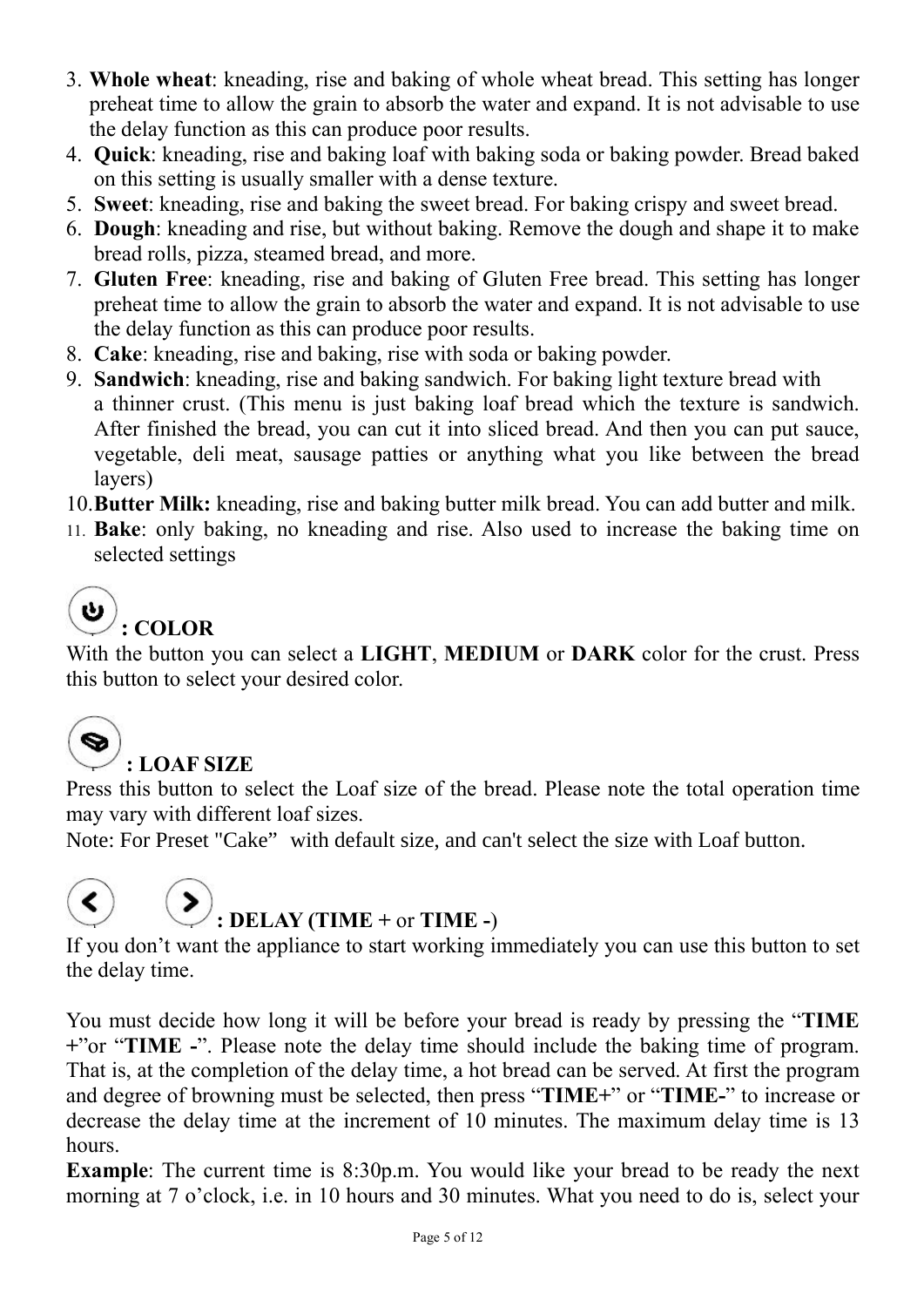menu, color, loaf size then press the **TIME** + or **TIME** - to add the time until 10:30 appears on the LCD. Then press the **STOP/START** button to activate this delay program. You will see the dot flashes and LCD display wil menu, color, loaf size then press the **TIME** + or **TIME** - to add the time until 10:30 appears on the **LCD**. Then press the **STOP/START** button to activate this delay program. You will see the dot flashes and **LCD** display menu, color, loaf size then press the **TIME** + or **TIME** - to add the time until 10:30 appears on the **LCD**. Then press the **STOP/START** button to activate this delay program. You will see the dot flashes and **LCD** display menu, color, loaf size then press the **TIME** + or **TIME** - to add the time until 10:30 appears on the LCD. Then press the **STOP/START** button to activate this delay program. You will see the dot flashes and LCD display wil menu, color, loaf size then press the **TIME** + or **TIME** - to add the time until appears on the LCD. Then press the **STOP/START** button to activate this delay pro-<br>You will see the dot flashes and LCD display will count do *Note: For time delayed baking, do not use any easily perishable ince until 10:30*<br>*Nou will see the dot flashes and LCD display will count down to show the remaining time.*<br>*You will get fresh bread at 7:00 in the morning* menu, color, loaf size then press the **TIME**+ or **TIME** - to appears on the **LCD**. Then press the **STOP/START** button to ac You will see the dot flashes and **LCD** display will count down to You will get fresh bread at 7:00 menu, color, loaf size then press the **TIME**+ or **TIME**<br>appears on the LCD. Then press the **STOP/START** button<br>You will see the dot flashes and LCD display will count dov<br>You will get fresh bread at 7:00 in the morning and menu, color, loaf size then press the **TIME** + or **TIME** - to add the time until 10:30<br>appears on the LCD. Then press the **STOP/START** button to activate this delay program.<br>You will get fresh bread at 7:00 in the morning menu, color, loaf size then press the **TIME**+ or **TIME** - to add the time until 10:30<br>appears on the LCD. Then press the **STOP/START** button to activate this delay program.<br>You will see the dot flashes and LCD display will

### **MEMORY**

appears on the LCD. Then press the STOP/START button to activate this delay program.<br>
You will get the dot flashes and LCD display will count down to show the remaining time.<br>
You will get fresh bread at 7:00 in the mornin Fou will see the dot Hashes and LCD display will count down to show the remaining time.<br>
You will get fresh bread at 7:00 in the morning and if you don't want to take out the bread<br>
immediately, the keeping warm time of 1 You will get tresh bread at 7:00 in the morning and it you don't want to take out the bread<br>immediately, the keeping warm time of 1 hour starts.<br>Note: For time delayed baking, do not use any easily perishable ingredients s immediately, the keeping warm time of 1 hour starts.<br>
Note: For time delayed baking, do not use any easily perishable ingredients such as eggs,<br>
fresh milk, fruits, onions, etc.<br>
KEEP WARM<br>
Bread can be automatically kept Note: For time delayed baking, do not use any easily perishable ingredients such as eggs, fresh milk, fruits, onions, etc.<br>
KEEP WARM<br>
Bread can be automatically kept warm for 60 minutes after baking. If you would like to<br> **Note:** For time delayed baking, do not use any easity perishable ingredients such as eggs, fresh milk, fruits, onions, etc.<br> **SEEP WARM**<br>
Bread can be automatically kept warm for 60 minutes after baking. If you would like **Fresh milk, fruits, onions, etc.**<br> **KEEP WARM**<br>
Bread can be automatically kept warm for 60 minutes after ba<br>
take the bread out, switch the program off with the **START/STC**<br> **MEMORY**<br>
If the power supply has been interru Bread can be automatically kept warm for 60 minutes after baking. If you would like to take the bread out, switch the program off with the **START/STOP** button.<br> **MEMORY**<br> **MEMORY**<br> **OF the power supply has been interrupted** take the bread out, switch the program off with the **START/STOP** button.<br> **MEMORY**<br>
If the power supply has been interrupted during the course of bread making, the process of<br>
bread making will continue automatically withi **MEMORY**<br>
If the power supply has been interrupted during the course of bread making, the proces<br>
bread making will continue automatically within 10 minutes, even without pres<br>
Start/stop button. If the break time exceeds oread making will commite automatally wutum 10 minutes, even wutum pressing<br>Start/stop button. If the break time exceeds 10 minutes the menory may or may not save,<br>so the bread maker may continue the process or shall be re

### **ENVIRONMENT**

- temperature inside is still too high. Then the program has to be stopped. Open the lid and let the machine cool down for 10 to 20 minutes.
- 2. If the display shows "**Err**" after you have pressed **START/STOP**, (see below figure 2) the temperature sensor may have been disconnected. Please have the sensor carefully checked by an Authorized expert.
- 3. If the display shows"**LLL**"after pressing the **Start/Stop** button (except the programs BAKE), it means the temperature inside is too low (accompanied by 5 beeping sounds), stop the sound by pressing the **Start/Stop** button, open the lid and let the machine rest for 10 to 20 minutes to return to room temperature or select the BAKE program and make the temperature inside the chamber increase rapidly"

**NOTE:** The bread maker's temperature is lower than the room temperature if you place the bread maker in a cooler place (such as air conditioned room, cold storage) after a period of time. You can then move it to a room with normal temperature immediately to make bread.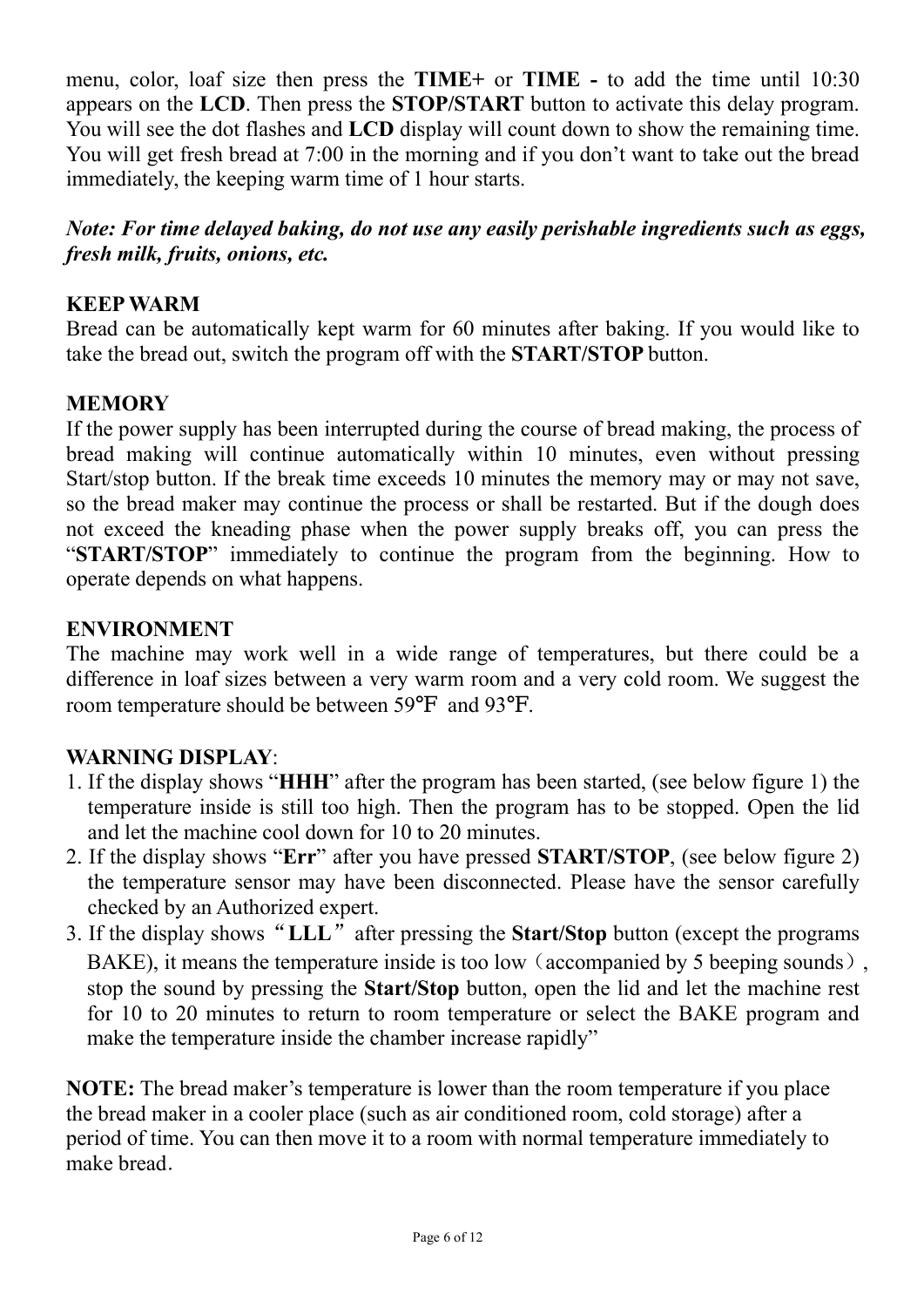

# **For the first use**

- 1. Please check if all parts and accessories are complete and undamaged.
- 2. Clean all the parts according to the latter section"**Cleaning and Maintenance**"
- 3. Set the bread maker in baking mode and bake empty for about 10 minutes. After cooling it down clean once more.
- 4. Dry all parts thoroughly and assemble them. Then, the appliance is ready for using.

# **How to make bread**

1. Place the pan in position, then turn it clockwise until they click in correct position. Fix the kneading blade onto the drive shafts. Turn the kneaders clockwise until they click into place. It is recommended to fill holes with heat-resisting margarine prior to placing the kneaders, this avoids the dough to stick below the kneaders and the kneaders could be removed from bread easily.

2. Place the ingredients into the bread pan. Please keep to the order mentioned in the recipe. Usually the water or liquid substance should be put first, then add sugar, salt and flour, always add yeast or baking powder as the last ingredient. In case of heavy dough with high Rye or wholemeal portion we advise to reverse the order of ingredients. i.e. so fill it in first with the dry yeast and flour, and finally the liquid to get a better kneading result.



Note: To know the maximum quantity of the flour and yeast that can be used, please refer to the recipe.

3. Using your finger make a small indentation on one side of the flour. Add yeast to indentation. Make sure it does not come into contact with the liquid ingredients or salt.

- 4. Close the lid gently and plug the power cord into a wall outlet.
- 5. Press the Menu button until your desired program is selected.
- 6. Press the **COLOR** button to select the desired crust color.
- 7. Press the **LOAF SIZE** button to select the desired size (1.5LB or 2.0LB).

8. Set the delay time by pressing **Time+ or Time-** button. You can skip this part if you want the bread maker to start working immediately.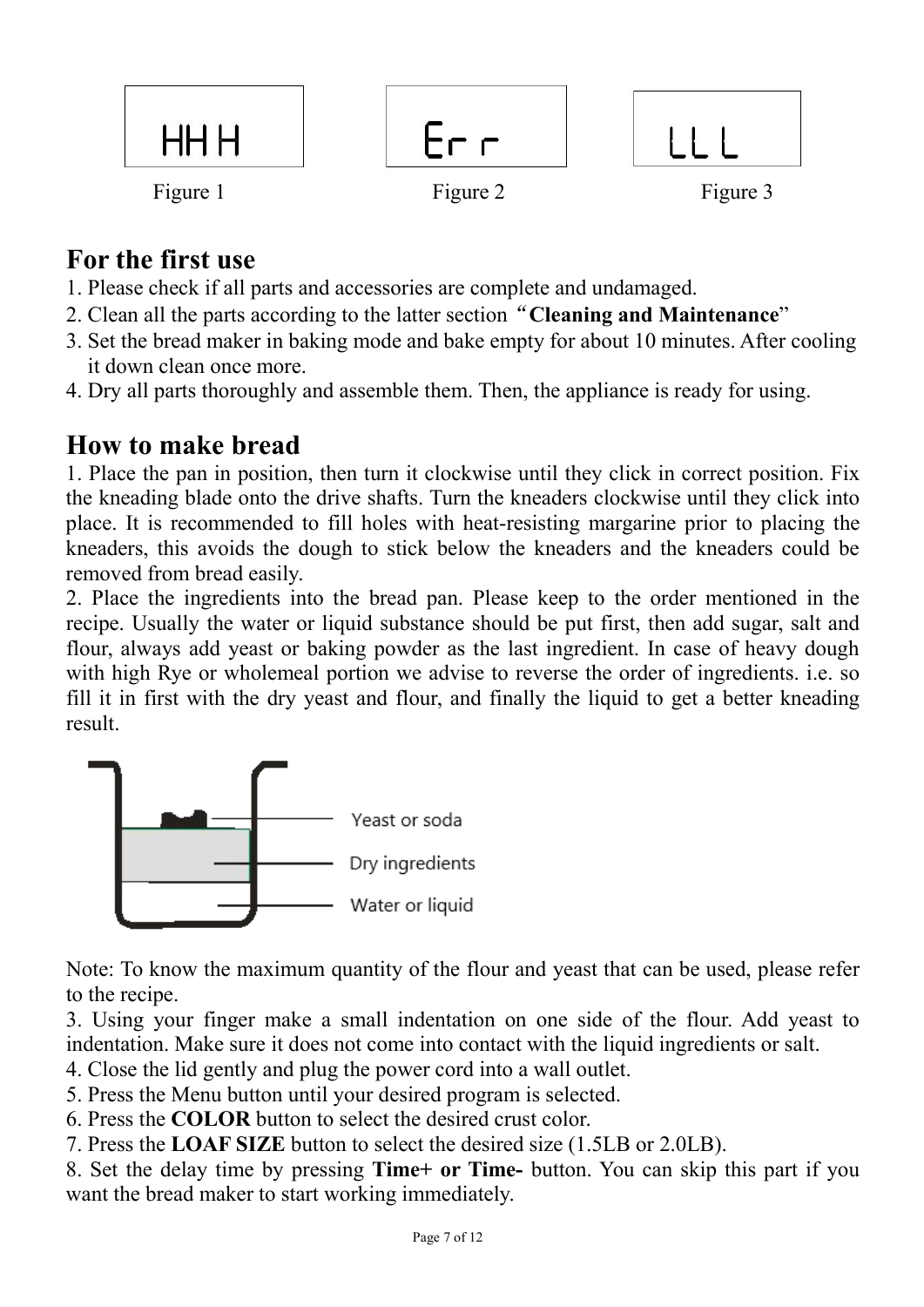9. Press the **START/STOP** button to start working.

10. For the program of **BASIC**, **FRENCH, WHOLE WHEAT, SWEET, GLUTEN FREE,** a long beep sound will be heard during operation. This is to prompt you to add ingredients. Open the Lid and put in the ingredients. It is possible that a steam will escape through the vent slits in the lid during baking. This is normal.

11. Once the process has been completed 10 beeping sound will be heard. You can press **START/STOP** button for approx. 3-5 seconds to stop the process and take out the bread. Open the Lid and while using oven mitts, firmly grasp the bread pan handle. Turn the pan counter-clockwise and gently pull the pan straight up and out of the machine.

12. Use non-stick spatula to gently loosen the sides of the bread from the pan.

*Caution: The Bread pan and bread may be very hot! Always handle with care and use oven mitts.*

13. Turn bread pan upside down onto a clean cooking surface and gently shake until bread falls out from the rack.

14. Remove the bread carefully from the pan and let it cool for about 20 minutes before slicing.

15. If you are outside of the room or have not pressed **START/STOP** button at the end of the operation, the bread will be kept warm automatically for 1 hour and then the "keeping warm" function will stop.

16. When not in use or the operation is complete, unplug the power cord.

*Note: Before slicing the loaf, use the hook to remove the kneading blade hidden on the bottom of loaf. The loaf is hot, never use the hand to remove the kneading blade.*

# **. Special introduction**

### **1. For Quick breads**

Quick breads are made with baking powder and baking soda that are activated by moisture and heat. For perfect quick breads, it is suggested that all liquids be placed in the bottom of the bread pan, dry ingredients on top. During the initial mixing of quick bread batters and dry ingredients may collect in the corners of the pan, it may be necessary to help machine mix to avoid flour clumps. If so, use a rubber spatula.

# **. Cleaning and Maintenance**

Disconnect the machine from the power and let it cool down prior to cleaning.

- 1. Bread pan: Rub the bread pan inside and outside with a damp cloth. Do not use any sharp or abrasive agents for the consideration of protecting the non-stick coating. The pan must be dried completely prior to installing.
- 2. Kneading blade: If the kneading bar is difficult to remove from the axle, fill the container with warm water and allow it to soak for approx.30 minutes. The kneader can then be easily removed for cleaning. Also wipe the blade carefully with a cotton damp cloth. Please note that both the bread pan and kneading blade are dishwasher safe components.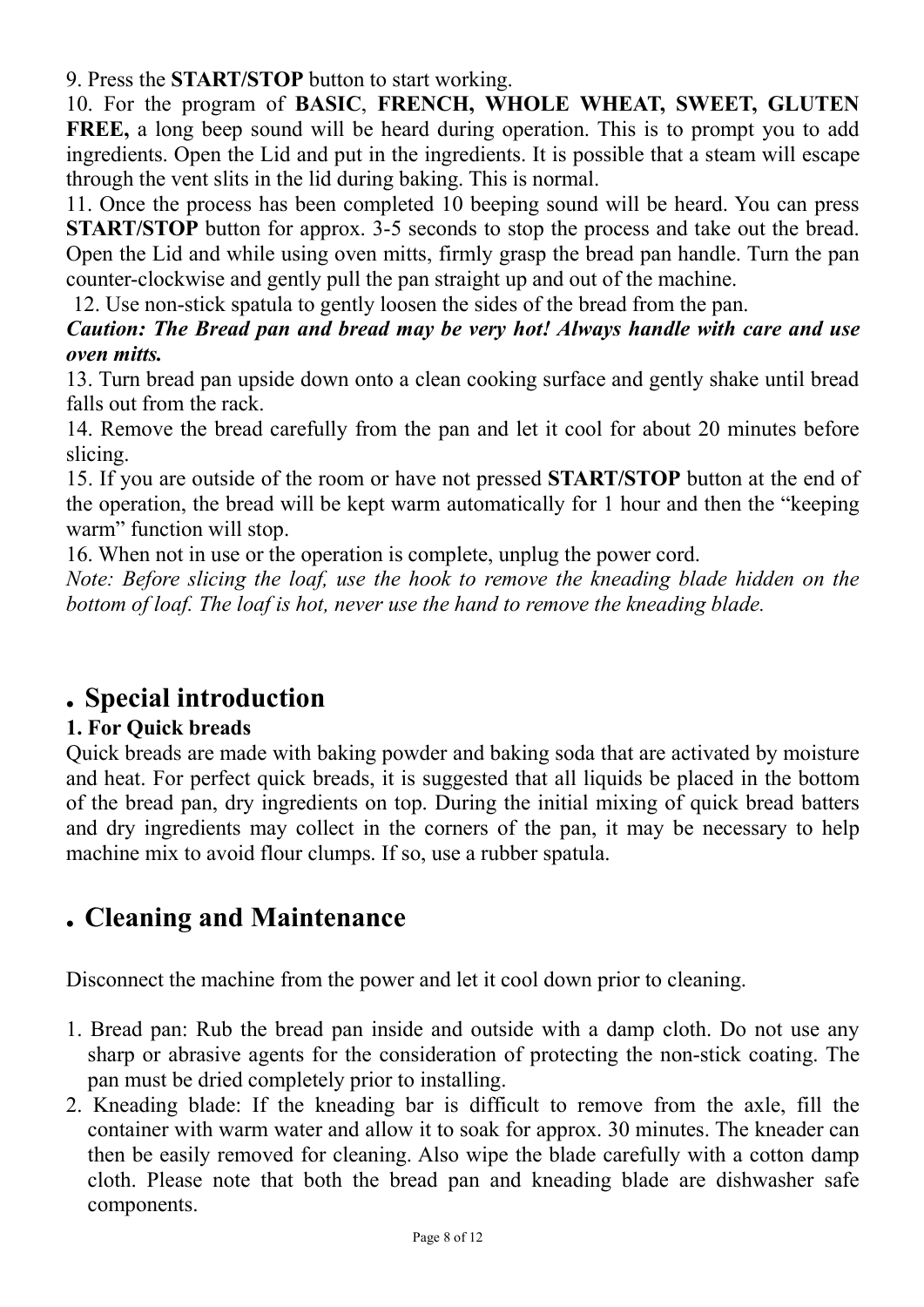- 3. Lid and Window: Clean the lid inside and outside with a slightly damp cloth.
- 4. Housing: Gently wipe the outer surface of housing with a wet cloth. Do not use any abrasive cleaner to clean as this would degrade the high polish of the surface. Never immerse the housing into water for cleaning.
- 5. Before the bread maker is packed away for storage, ensure that it has completely cooled down, is clean and dry, and put the spoon and the kneading blade in the drawer, and the lid is closed.

# **Introduction of bread ingredients**

1. Bread flour

Bread flour has high content of high gluten (so it can be also called high-gluten flour which contains high protein), it has good elastic and can keep the size of the bread from sunken after rising. As the gluten content is higher than the common flour so it can be used for making bread with large size and better inner fiber. Bread flour is the most important ingredient of making bread.

2. Plain flour

Plain flour is made by mixing well-chosen soft and hard wheat and applicable for making express bread or cakes.

3. Whole wheat flour

Whole wheat flour is made by grinding whole wheat, it contains wheat skin and gluten whole wheat flour is heavier and has more nutrient than common flour. The bread made by whole wheat flour is usually small in size. So many recipes usually combine the whole wheat flour and bread flour to achieve best results.

4. Black wheat flour

Black wheat flour, also named as "rough flour", is a kind of high fiber flour that is similar to the whole wheat flour. To obtain the large size after rising it must be used in combination with high proportion of bread flour.

5. Cake powder

Cake powder is made by grinding soft wheat or low protein wheat, which is specially used for making cakes. Different flour seems to be alike, actually yeast performance or absorbability of various flour differs largely for growing areas, growth reasons, grinding process and storage life. You may choose flour with different trademark to test, taste and compare in local market, and select the one which could produce the best result according to your own experiences and taste.

6. Corn flour and oatmeal flour

Corn flour and oat flour are made by grinding corn and oatmeal respectively, they both are the additive ingredients of making rough bread, which are used for enhancing the flavor and texture.

7. Sugar

Sugar is very important ingredient to add sweet taste and color of bread. While it helps to yeast bread as nourishment, white sugar is largely used. Brown sugar, powder sugar or cotton sugar may be called by special requirements.

8. Yeast

Yeast passes doughy yeasting process, then produces carbon dioxide, making bread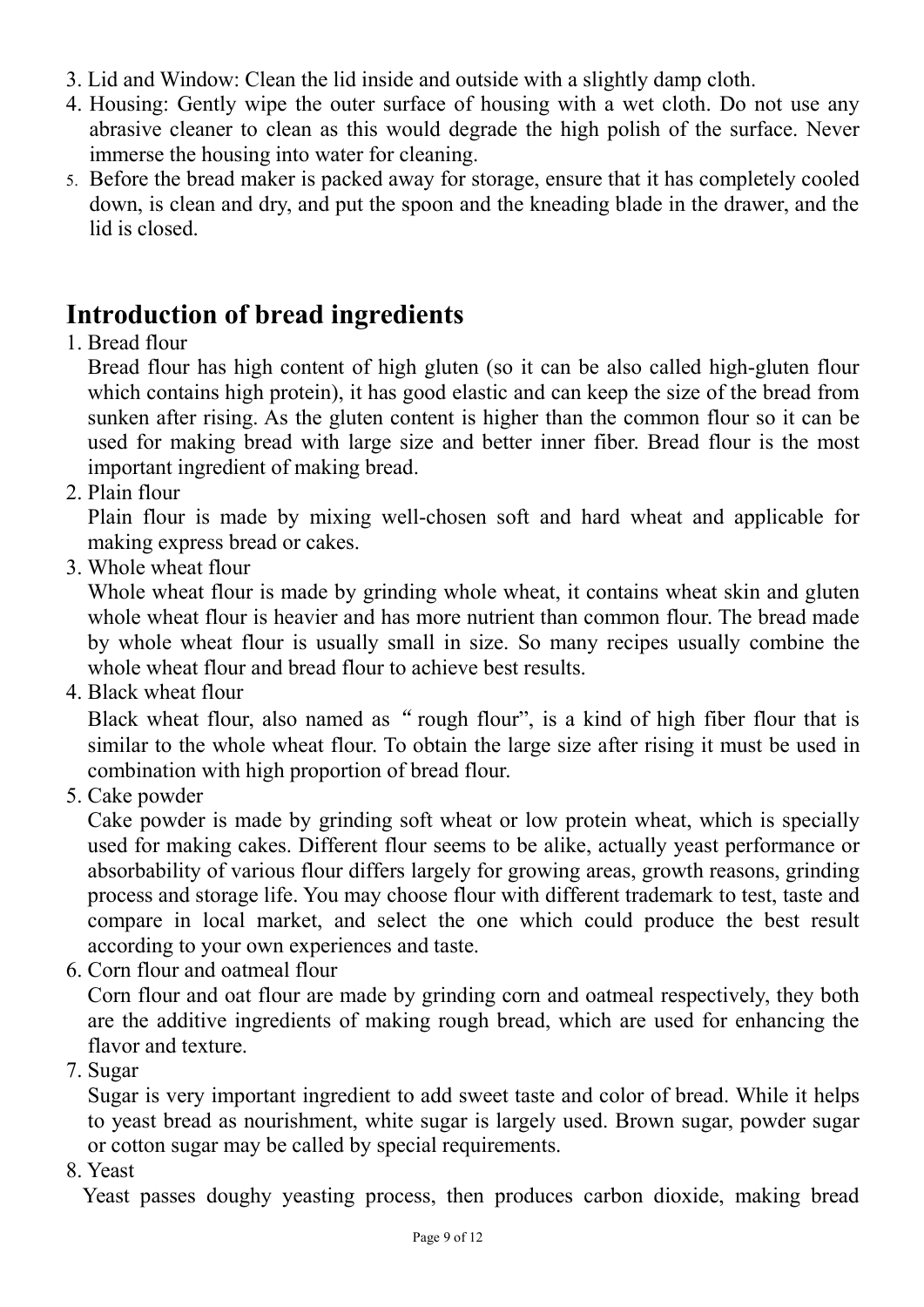expand and inner fibre soft. However, yeast fast breeding needs carbohydrate in sugar and flour as nourishment.

1tsp. active dry yeast =3/4 tsp. instant yeast 1.5tsp. active dry yeast =1 tsp. instant yeast 2tsp. active dry yeast =1.5 tsp. instant yeast

Expand and inner fibre soft. However, yeast fast breeding needs carbohydrate in sugar<br>
1 tsp. active dry yeast =3/4 tsp. instant yeast<br>
1.5tsp. active dry yeast =1 tsp. instant yeast<br>
2tsp. active dry yeast =1.5 tsp. insta Expand and inner fibre soft. However, yeast fast breeding needs carbohydrate in sugar<br>
and flour as nourishment.<br>
1 tsp. active dry yeast =3/4 tsp. instant yeast<br>
1.5tsp. active dry yeast =1.5 tsp. instant yeast<br>
2 tsp. a expand and inner fibre soft. However, yeast fast breeding needs carbohydrate in sugar<br>
and flour as nourishment.<br>
1tsp. active dry yeast = 15p. instant yeast<br>
1.5tsp. active dry yeast = 1 tsp. instant yeast<br>
2tsp. active d expand and inner fibre soft. However, yeast fast breeding needs carbohydrate in sugar<br>
and flour as nourishment.<br>
1.5tsp. active dry yeast =1 tsp. instant yeast<br>
2.15tsp. active dry yeast =1.5 tsp. instant yeast<br>
2.15tsp. expand and inner fibre soft. However, yeast fast breeding needs carbohydrate in sugar<br>and flour as nourishment.<br>Itsp. active dry yeast =3/4 tsp. instant yeast<br>1.5tsp. active dry yeast =1.5 tsp. instant yeast<br>2tsp. active expand and inner fibre soft. However, yeast fast breeding needs carbohydrate in sugar<br>
and flour as nourishment.<br>
1.5tsp. active dry yeast =3/4 tsp. instant yeast<br>
1.5tsp. active dry yeast =1.5 tsp. instant yeast<br>
2tsp. a expand and inner fibre soft. However, yeast fast breeding needs carbohydrate in sugar<br>
and flour as nourishment.<br>
1.5tsp. active dry yeast =1 tsp. instant yeast<br>
21.5tsp. active dry yeast =1.5 tsp. instant yeast<br>
22tsp. a (4) The froth will be up to 1 cup. Otherwise the years is dead or inactive.<br>
1.5 sp. active dry yeast = 1.5 sp. instant yeast<br>
2 tsp. active dry yeast = 1.5 sp. instant yeast<br>
2 tsp. active dry yeast = 1.5 sp. instant yea 1.5tsp. active dry yeast =3/4 tsp. instar<br>1.5tsp. active dry yeast =1 tsp. instar<br>2tsp. active dry yeast =1.5 tsp. instar<br>2tsp. active dry yeast =1.5 tsp. instar<br>Yeast must be stored in refrigerator as<br>check the date and

- 
- 
- 
- 

Salt is necessary to improve bread flavor and crust color.But salt can also restrain yeast from rising. Never use too much salt in a recipe. If you don't want to use salt, omit it. And bread would be larger if without salt.

10. Egg

Eggs can improve bread texture, make the bread more nourish and larger in size. Add special egg flavor to bread. When using it must be peeled and stirred evenly.

11. Grease, butter and vegetable oil

Grease can make bread be soft and delay storage life. Butter should be melted or chopped to small pieces before using, so it can be stirred evenly when you take it out from refrigerator.

12. Baking powder

Baking powder is mainly used for rising the Quick bread and cake as it does not need rise time and produce gas which will form bubble or soften the texture of bread utilizing chemical principle.

13. Soda

The same principle as above. It can also be used in combination with baking powder.

14. Water and other liquid

Eggs can improve bread texture, make the bread more nourish and larger in size. Add<br>
special egg flavor to bread. When using it must be peeled and stirred evenly.<br>
Grease, butter and vegetable oil<br>
Grease can make bread be special egg navor to bread. When using it must be peeled and stirred eventy.<br>Grease, butter and vegetable oil<br>Grease can make bread be soft and delay storage life. Butter should be melted or<br>chopped to small pieces before Grease, outer and vegetable on<br>
Grease can make bread be soft and delay storage life. Butter should be melted or<br>
chopped to small pieces before using, so it can be stirred evenly when you take it out<br>
from refrigerator.<br> chopped to small pieces before using, so it can be stir-<br>thopped to small pieces before using, so it can be stir-<br>from refrigerator.<br>Baking powder is mainly used for rising the Quick bre<br>rise time and produce gas which wil From refrigerator.<br>
Hom refrigerator.<br>
Baking powder is mainly used for rising the Quick bread and cake as it does not need<br>
rise time and produce gas which will form bubble or soften the texture of bread<br>
utilizing chemic Baking powder<br>Baking powder<br>Baking powder is mainly used for rising the Quick bread and cake as it does not need<br>rise time and produce gas which will form bubble or soften the texture of bread<br>sold<br>Soda<br>The same principle Baking powder is mainly used for rising the Quick bread and cake as it does not need<br>rise time and produce gas which will form bubble or soften the texture of bread<br>utilizing chemical principle.<br>Soda<br>The same principle as 12. Baking powder<br>
12. Baking powder<br>
Interigation-<br>
Interigation<br>
Interigation of the powder<br>
Interigation produce gas which will form bubble or soft<br>
utilizing chemical principle.<br>
13. Soda<br>
The same principle as above.

One of the important steps for making good bread is using proper amount of ingredients. It is strongly suggest to use measuring cup or measuring spoon to obtain accurate amount, as it can largely affect the baking process and result.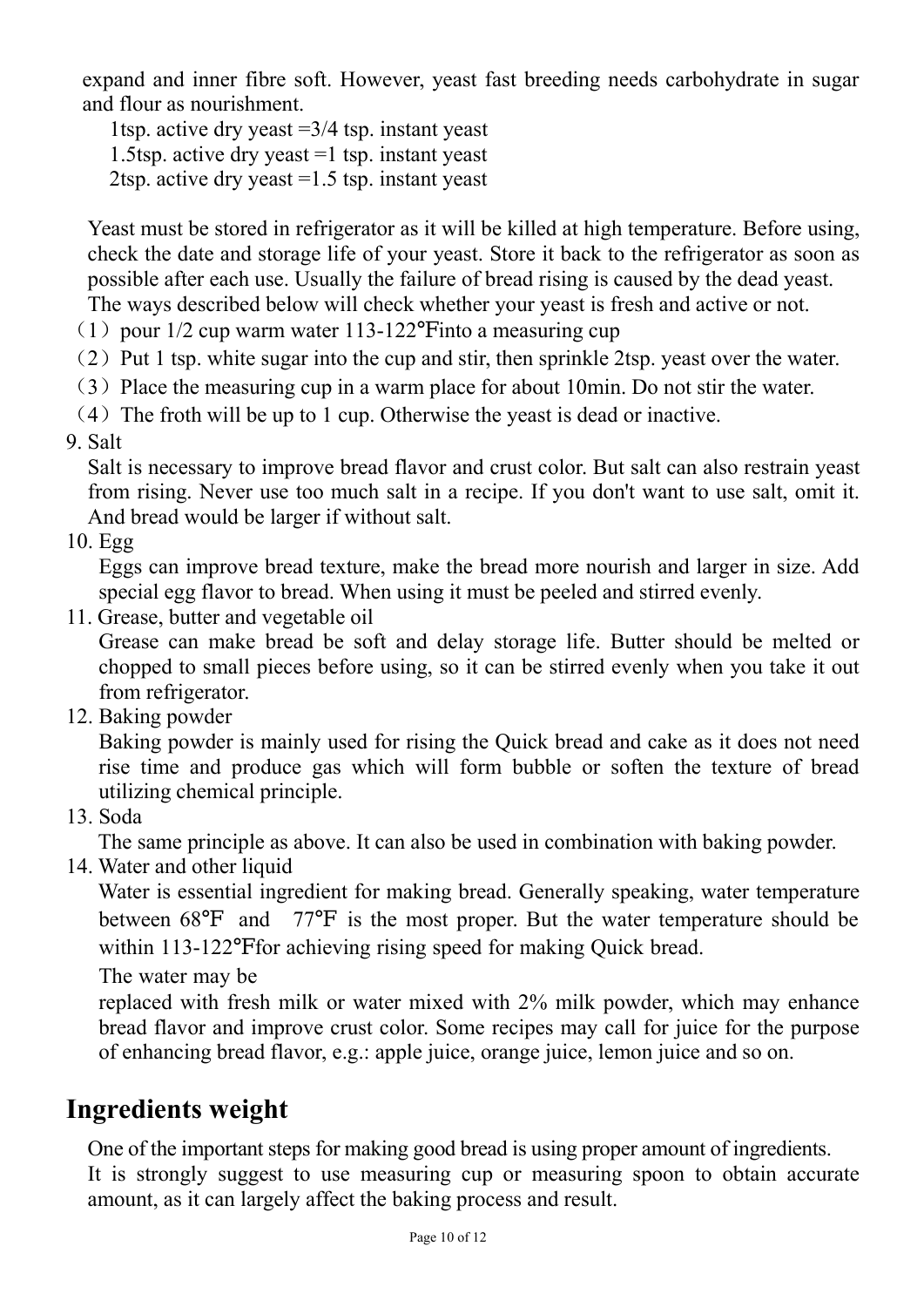1. Weighing liquid ingredients

Water, fresh milk or milk powder solution should be measured with measuring cups. Observe the level of the measuring cup with your eyes horizontally.

When you measure cooking oil or other ingredients, clean the measuring cup thoroughly without any other ingredients.

2. Measure dry powder

Dry powder should be kept in natural and loose conditions, level the cup mouth gently by blade to ensure accurate measure.

3. Ingredient sequence

The sequence of placing ingredients should be observed, generally speaking, the sequence is: liquid ingredients, eggs, salt and milk powder etc. When placing the ingredients, the flour can't be wet by liquid completely. The yeast can only be placed on the dry flour. Exclusively, yeast can't touch with salt. After the flour has been kneaded for some time, a beep will remind you to put Fruit ingredients into the mixture. If the fruit ingredients are added too early the flavor will be diminished after long time mixing. When you use the delaying function for a long time, never add the perishable ingredients such as eggs, fruit ingredient, etc.

| No.            | Problem                                                       | Course                                                                                                                         | Solution                                                                                                                                                  |
|----------------|---------------------------------------------------------------|--------------------------------------------------------------------------------------------------------------------------------|-----------------------------------------------------------------------------------------------------------------------------------------------------------|
|                | Smoke from ventilation<br>hole when baking                    | Some ingredients adhere to the heat<br>element or nearby, for the first use,<br>oil remained on the surface of heat<br>element | Unplug the bread maker and clean the<br>heating element, but be careful to not burn<br>yourself, during the first use, dry operating<br>and open the lid. |
| $\overline{c}$ | Bread bottom crust is<br>too thick                            | Keeping the bread warm and leaving<br>it in the bread pan for a long time so<br>that water is losing too much                  | Take the bread out immediately without<br>keeping it warm                                                                                                 |
| 3              | It is very difficult to take<br>the bread out                 | Kneader adheres tightly to the shaft<br>in bread pan                                                                           | After taking the bread out, put a hot water<br>into the bread pan and immerse kneader for<br>10 minutes, then take it out and clean.                      |
|                | Stirred ingredients not<br>even and bake badly                | 1.selected program menu is improper                                                                                            | Select the proper program menu                                                                                                                            |
| 4              |                                                               | 2. after operating, opening the cover<br>several times and bread is dry, no<br>brown crust color                               | Don't open cover at the last rise                                                                                                                         |
|                |                                                               | 3. Stir resistance is too large so the<br>kneader can't almost rotate and stir<br>adequately                                   | Check kneader hole, then take the bread pan<br>out and operate without load, if not normal,<br>contact with the authorized service facility.              |
| 5              | Display<br>"H:HH" after<br>pressing<br>"start/stop"<br>button | The temperature in the bread maker<br>is too high to make bread.                                                               | Press "start/stop" button and unplug the<br>bread maker, then take bread pan out and<br>open the cover until the bread maker cools<br>down                |
| 6              | Hear the motor noises<br>but dough isn't stirred              | Bread pan is fixed improperly or<br>dough is too large to be stirred                                                           | Check whether bread pan is fixed properly<br>and dough is made according to recipe and<br>the ingredients are weighed accurately                          |
| 7              | Bread size is so large it<br>pushes the cover                 | Yeast is too much or flour is<br>excessive or water is too much or<br>environment temperature is too high                      | Check the above factors, reduce properly<br>the amount according to the true reasons                                                                      |

# **Trouble shooting guide**